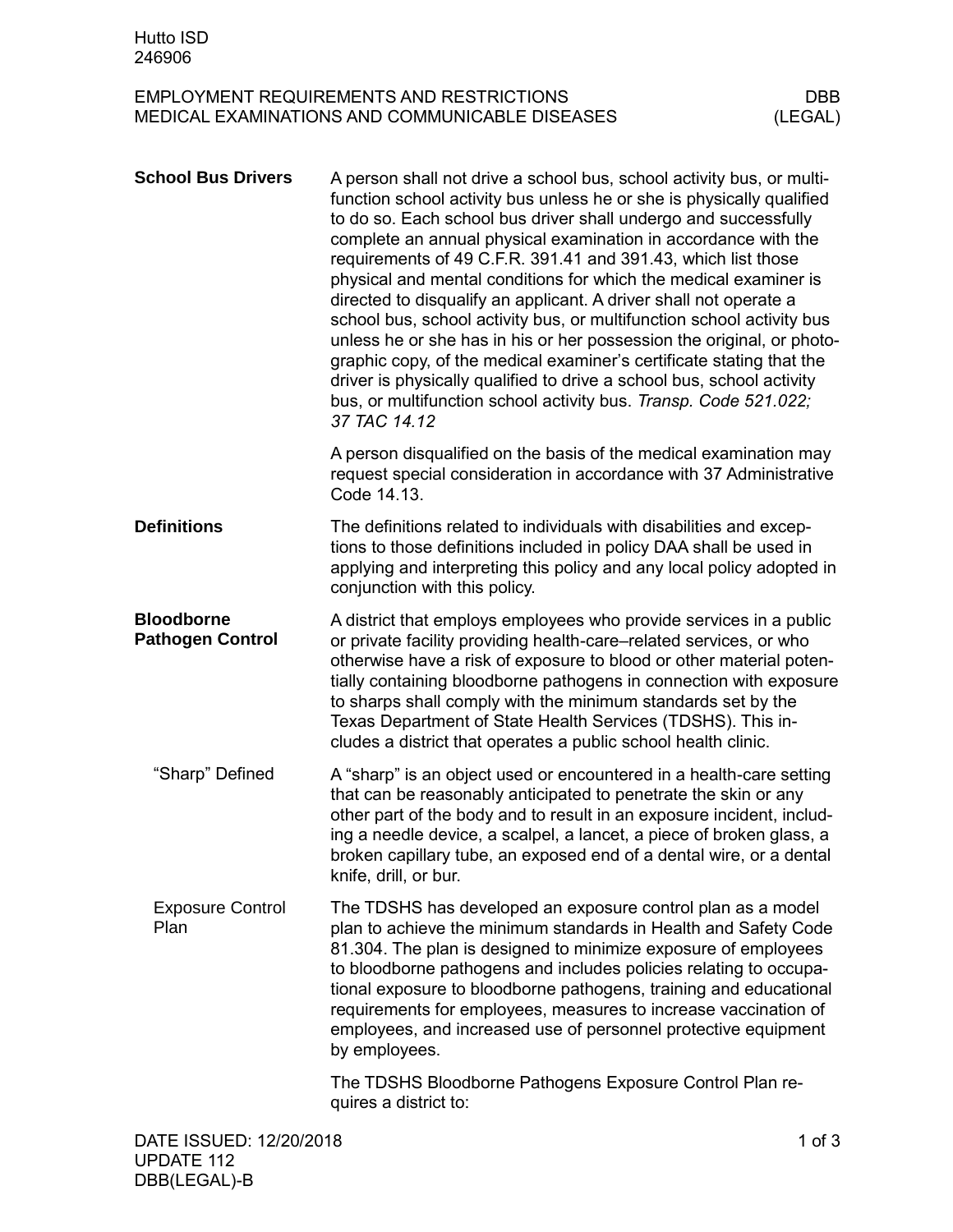## EMPLOYMENT REQUIREMENTS AND RESTRICTIONS DBB<br>MEDICAL EXAMINATIONS AND COMMUNICABLE DISEASES (LEGAL) MEDICAL EXAMINATIONS AND COMMUNICABLE DISEASES

|                                                                                                              | 1. | Develop, review annually, update as necessary, and docu-<br>ment its actions regarding a comprehensive exposure control<br>plan appropriate to the district and its particular facilities;                                                                                                                                                                                                                                                                                                                                                                                                                                                                                                 |
|--------------------------------------------------------------------------------------------------------------|----|--------------------------------------------------------------------------------------------------------------------------------------------------------------------------------------------------------------------------------------------------------------------------------------------------------------------------------------------------------------------------------------------------------------------------------------------------------------------------------------------------------------------------------------------------------------------------------------------------------------------------------------------------------------------------------------------|
|                                                                                                              | 2. | Provide, at district expense, personal protective equipment<br>and Hepatitis B vaccinations to affected employees, and if an<br>employee declines to be vaccinated, maintain a record of the<br>employee's written refusal;                                                                                                                                                                                                                                                                                                                                                                                                                                                                |
|                                                                                                              | 3. | Provide to affected employees pre-service and annual re-<br>fresher training as described in the TDSHS Exposure Control<br>Plan;                                                                                                                                                                                                                                                                                                                                                                                                                                                                                                                                                           |
|                                                                                                              | 4. | Record all exposure incidents (e.g., "sticks" by needles or<br>other "sharps") in a sharps injury log and report the sharps in-<br>jury to TDSHS on a standardized form; and                                                                                                                                                                                                                                                                                                                                                                                                                                                                                                               |
|                                                                                                              | 5. | Provide a post-exposure evaluation and follow up with an em-<br>ployee who has a sharps injury.                                                                                                                                                                                                                                                                                                                                                                                                                                                                                                                                                                                            |
|                                                                                                              |    | Health and Safety Code 81.301-.306; 25 TAC Ch. 96                                                                                                                                                                                                                                                                                                                                                                                                                                                                                                                                                                                                                                          |
| <b>Cost of Testing</b>                                                                                       |    | If certified emergency medical services personnel, an emergency<br>response employee or volunteer, or a first responder who renders<br>assistance at the scene of an emergency or during transport to the<br>hospital is accidentally exposed to blood or other body fluids of a<br>patient, the hospital to which the patient is transported shall take<br>reasonable steps to test the patient for hepatitis B, hepatitis C, HIV,<br>or any reportable disease. A district that employs the person, or for<br>which the person works as a volunteer in connection with rendering<br>the assistance, is responsible for paying the costs of the test.<br>Health and Safety Code 81.095(b) |
| <b>Genetic Information</b>                                                                                   |    | Any receipt of genetic information in response to a request for<br>medical information shall be deemed inadvertent if a district uses<br>language such as that at 29 C.F.R. 1635.8(b)(1)(i)(B). 29 C.F.R.<br>1635.8(b)(1)(i)(A) [See DAB]                                                                                                                                                                                                                                                                                                                                                                                                                                                  |
| <b>Pre-employment</b><br><b>Inquiries and</b><br><b>Employment</b><br><b>Entrance</b><br><b>Examinations</b> |    | A district shall not conduct a medical examination or make inquiries<br>of a job applicant as to whether such applicant is an individual with<br>a disability or as to the nature or severity of a disability, except as<br>provided below. However, a district is permitted to make pre-em-<br>ployment inquiries into the ability of an applicant to perform job-re-<br>lated functions, such as asking an applicant to describe or demon-<br>strate how, with or without reasonable accommodation, the<br>applicant will be able to perform job-related functions. 42 U.S.C.<br>12112(d)(2); 29 C.F.R. 1630.14(a)                                                                       |
|                                                                                                              |    | A district may require a medical examination (and/or inquiry) after<br>an offer of employment has been made to a job applicant and prior                                                                                                                                                                                                                                                                                                                                                                                                                                                                                                                                                   |
|                                                                                                              |    |                                                                                                                                                                                                                                                                                                                                                                                                                                                                                                                                                                                                                                                                                            |